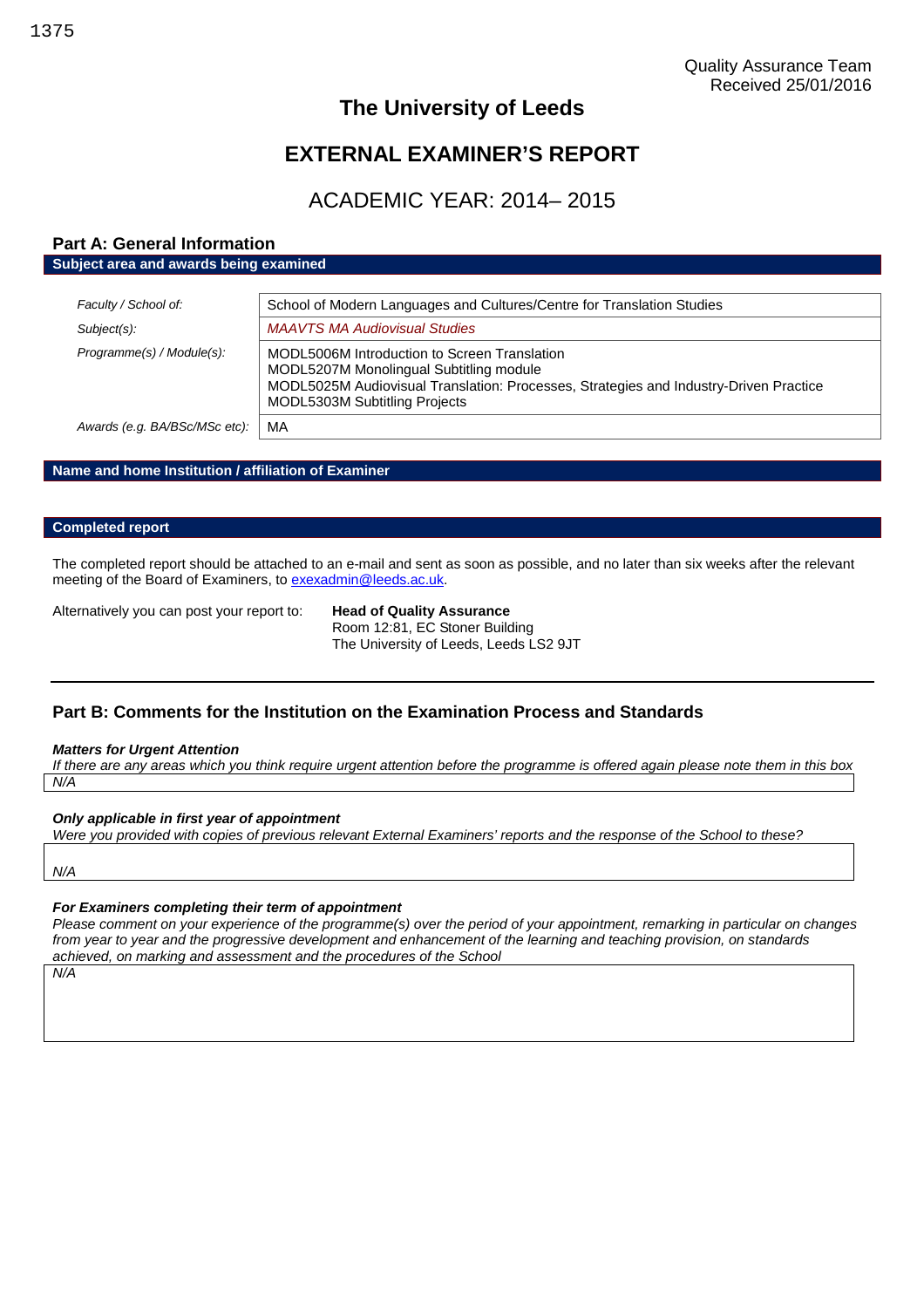## **1. Please indicate the extent to which the programme Aims and Intended Learning Outcomes (ILOs) were commensurate with the level of the award**

- *The appropriateness of the Intended Learning Outcomes for the programme(s)/modules and of the structure and content of the programme(s);*
- *The extent to which standards are appropriate for the award or award element under consideration.*

The programme outcomes remain appropriate and correspond to FHEQ Level 7 requirements. Standards are entirely appropriate for the award. The structure and content of the programme will enhance students' profiles and their future career prospects.

## **2. Did the Aims and ILOs meet the expectations of the national subject benchmark (where relevant)?**

 *The comparability of the programme(s) with similar programme(s) at other institutions and against national benchmarks and the Framework for Higher Education Qualifications.*

The MA programme is definitely comparable with similar programmes at other institutions and is in line with the FHEQ.

### **3. Please comment on the assessment methods and the appropriateness of these to the ILOs**

- *The design and structure of the assessment methods, and the arrangements for the marking of modules and the classification of awards;*
- *The quality of teaching, learning and assessment methods that may be indicated by student performance.*

The combination of theory, practice and project management fit together well and correspond to the programme outcomes of this vocational programme. Students need to be able to apply their theory in practical situations if they are to pursue successful careers in the industry when they graduate. The assessment methods have been designed with this in mind and they also map onto the ILOs appropriately.

### **4. Were students given adequate opportunity to demonstrate their achievement of the Aims and ILOs?**

- *The academic standards demonstrated by the students and, where possible, their performance in relation to students on comparable courses;*
- *The strengths and weaknesses of the students as a cohort.*

Throughout, the feedback that is provided to students is helpful and encouraging, with sufficient detail. It is appropriate that the projects are supervised and marked by language specific tutor who are also usually freelance subtitlers themselves. Some excellent work was submitted for the Subtitling Project (MODL5303M) this year. The project is a crucial part of the programme and to a certain extent, it is a culmination of everything that students have learnt during the programme. As this takes place towards the end of the year, it provides students with a good opportunity to fully display the theoretical knowledge and skills they have acquired during their studies.

#### **5. For Examiners responsible for programmes that include clinical practice components, please comment on the learning and assessment of practice components of the curriculum** N/A

### **6. Please comment on the nature and effectiveness of enhancements to the programme(s) and modules since the previous year**

*It would be particularly helpful if you could also identify areas of good practice which are worthy of wider dissemination.* A new module was introduced this year, merging two separate modules: *MODL5204M Film Translation and Subtitling* and *MODL5203M Audio-Visual Text Analysis.* The title of the new course*, L5025M Audiovisual Translation: Processes, Strategies and Industry-Driven Practice* signposts the students very clearly in terms of course content and outcomes. Also, it is appropriate that "audiovisual translation" is referred to rather than "film translation". Audiovisual translation is the recognised terminology that is currently widely used in the discipline. The new course ran well during its first year of operation and the range of assessments measure the outcomes nicely. These include:

- a case study which simulates a request for a subtitling job from a potential client (15%)
- a team project (35%)
- students subtitle approximately 15 minutes of a clip and write a commentary (50%)
- **7. Please comment on the influence of research on the curriculum and learning and teaching** *This may include examples of curriculum design informed by current research in the subject; practice informed by research; students undertaking research.*

The programme team are research active and this informs the curriculum (please see comments above regarding the new module introduced this year). There are also close links with practitioners and this helps students as they explore the links between research and practice, within the broader context of audiovisual translation and industry requirements.

#### **8. Where the programme forms part of an Integrated PhD, please comment on the appropriateness of the programme as training for a PhD**

N/A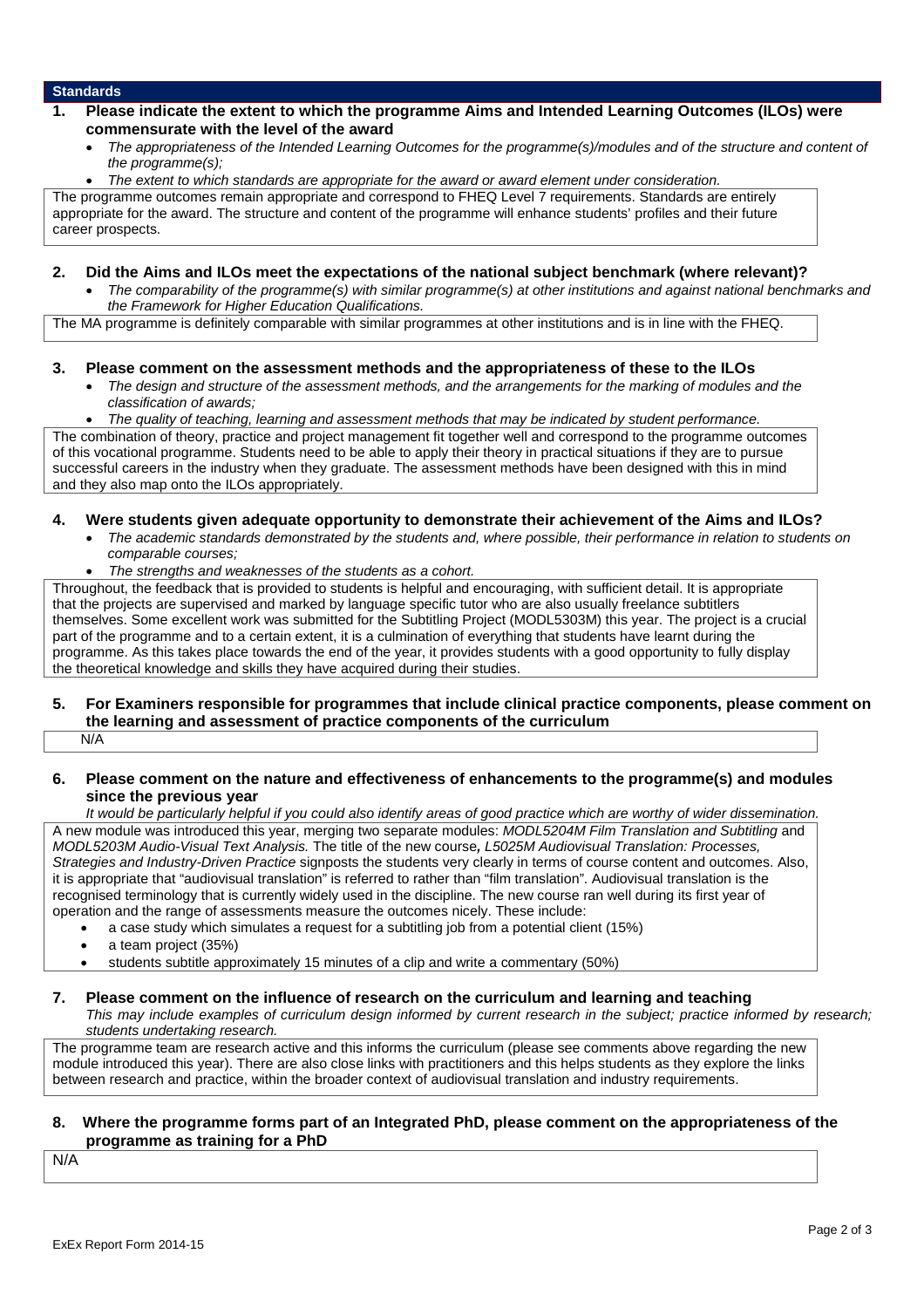**9. If you have acted as a mentor to a new External Examiner or have received mentor support please comment here on the arrangements**

N/A

#### **The Examination/Assessment Process**

**10. The University and its Schools provide guidance for External Examiners as to their roles, powers and responsibilities. Please indicate whether this material was sufficient for you to act effectively as an External Examiner.**

*Whether External Examiners have sufficient access to the material needed to make the required judgements and whether they are encouraged to request additional information.*

I received the University's 2014-15 External Examiner Handbook which clearly presents guidance to External Examiners. This is supplemented by programme and course documentation provided by the Programme Leader. The material is easily accessible with zipped files that are nicely labelled. This allows me to cross-reference the grades against the feedback sheets and the spreadsheet where all grades for the full cohort are recorded.

**11. Did you receive appropriate documentation relating to the programmes and/or parts of programmes for which you have responsibility, e.g. programme specifications or module handbooks, marking criteria?** *The coherence of the policies and procedures relating to External Examiners and whether they match the explicit roles they are asked to perform.*

Yes, I received appropriate documentation to cover the range of assessments on the MA programme. Communication with the Programme Leader is excellent and she is quick to provide any clarifications or further information as required.

**12. Were you provided with all draft examination papers/assessments? Was the nature and level of the questions appropriate? If not, were suitable arrangements made to consider your comments?**

The assessment for the MA programme is through coursework and there are no examinations. The nature and level of the questions, and the topics for the project work and commentaries, were certainly appropriate.

**13. Was sufficient assessed / examined work made available to enable you to have confidence in your evaluation of the standard of student work? Were the scripts clearly marked/annotated?**

I received a representative sample of work and where the cohort was smaller, all scripts were submitted. I was also sent all borderlines, distinctions and any failures. The marking remains fair, thorough and constructive. All feedback is typed and provided electronically providing students with a clear record. First and second marking procedures are clearly evidenced. For the subtitling project, I noticed the use of the first person in places and there was some variation in terms of tutors commenting on this. I would suggest that it is preferable to use the third person, except in situations where there is a self-reflective component where students are specifically required to provide a personal opinion.

**14. Was the choice of subjects for dissertations appropriate? Was the method and standard of assessment appropriate?**

Students complete a Subtitling Project rather than a dissertation and the topics for the projects were entirely appropriate and at the correct level.

**15. Were the administrative arrangements satisfactory for the whole process, including the operation of the Board of Examiners? Were you able to attend the meeting? Were you satisfied with the recommendations of the Board?**

I attended the MAPLIS Classification Board on 6 November 2015 where awards were confirmed. All student profiles were carefully considered. Borderline cases were discussed, referring to the regulations as appropriate. External Examiners provided verbal commentary at the meeting and I have included my own comments in the current report. As usual, administrative arrangements were excellent, the Board ran smoothly and the live recording of student results as grades and awards were confirmed, works extremely well.

#### **16. Were appropriate procedures in place to give due consideration to mitigating circumstances and medical evidence?**

Yes, all procedures were appropriate and students with mitigating circumstances were duly considered.

#### **Other comments**

## **Please use this box if you wish to make any further comments not covered elsewhere on the form**

N/A